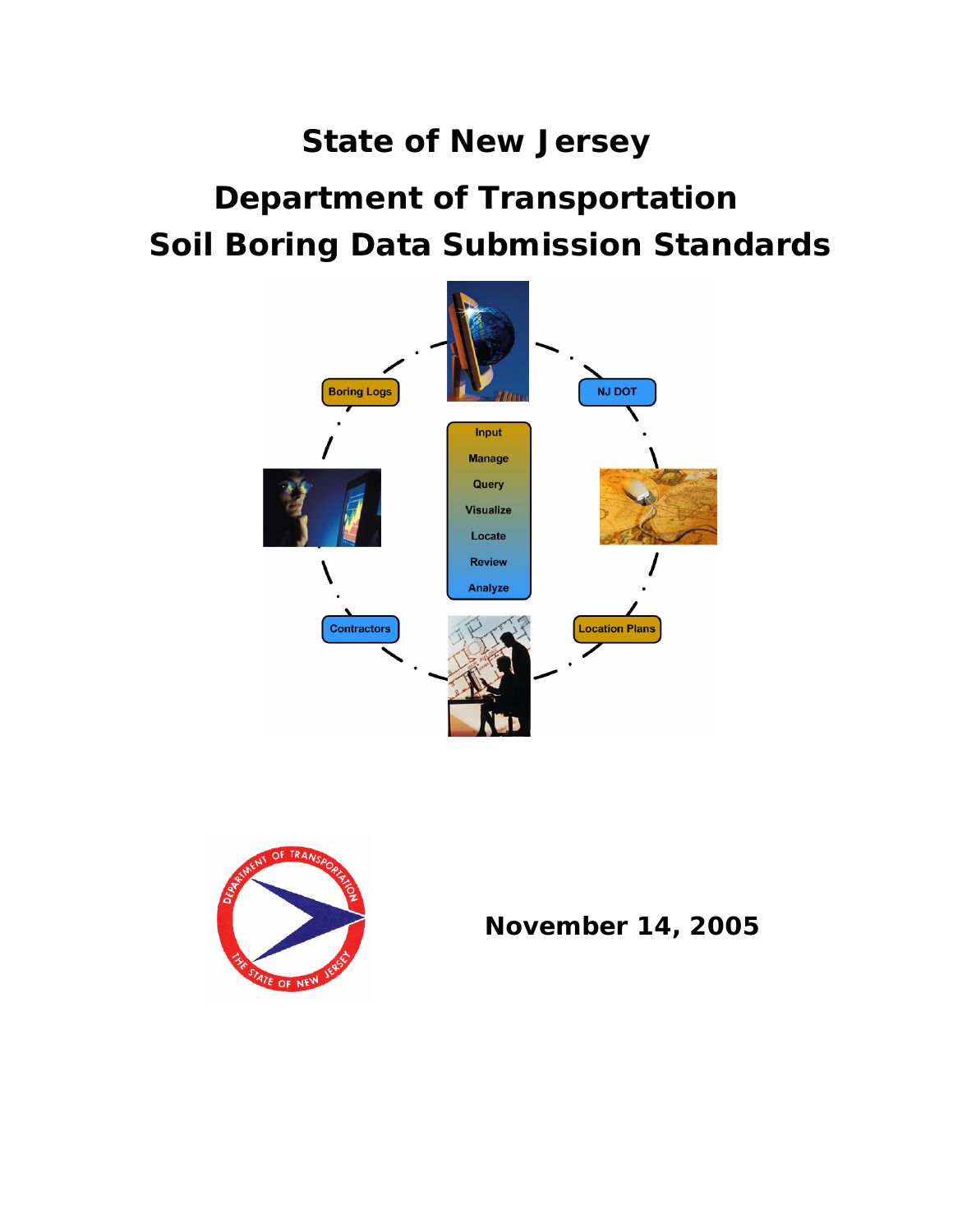# **Table of Contents**

| 1. |       |  |
|----|-------|--|
|    | 1.1   |  |
|    | 1.2   |  |
|    | 1.2.1 |  |
|    | 1.2.2 |  |
|    | 1.2.3 |  |
|    | 1.2.4 |  |
| 2. |       |  |
|    | 2.1   |  |
|    | 2.2   |  |
|    | 2.2.1 |  |
|    | 2.2.2 |  |
|    | 2.2.3 |  |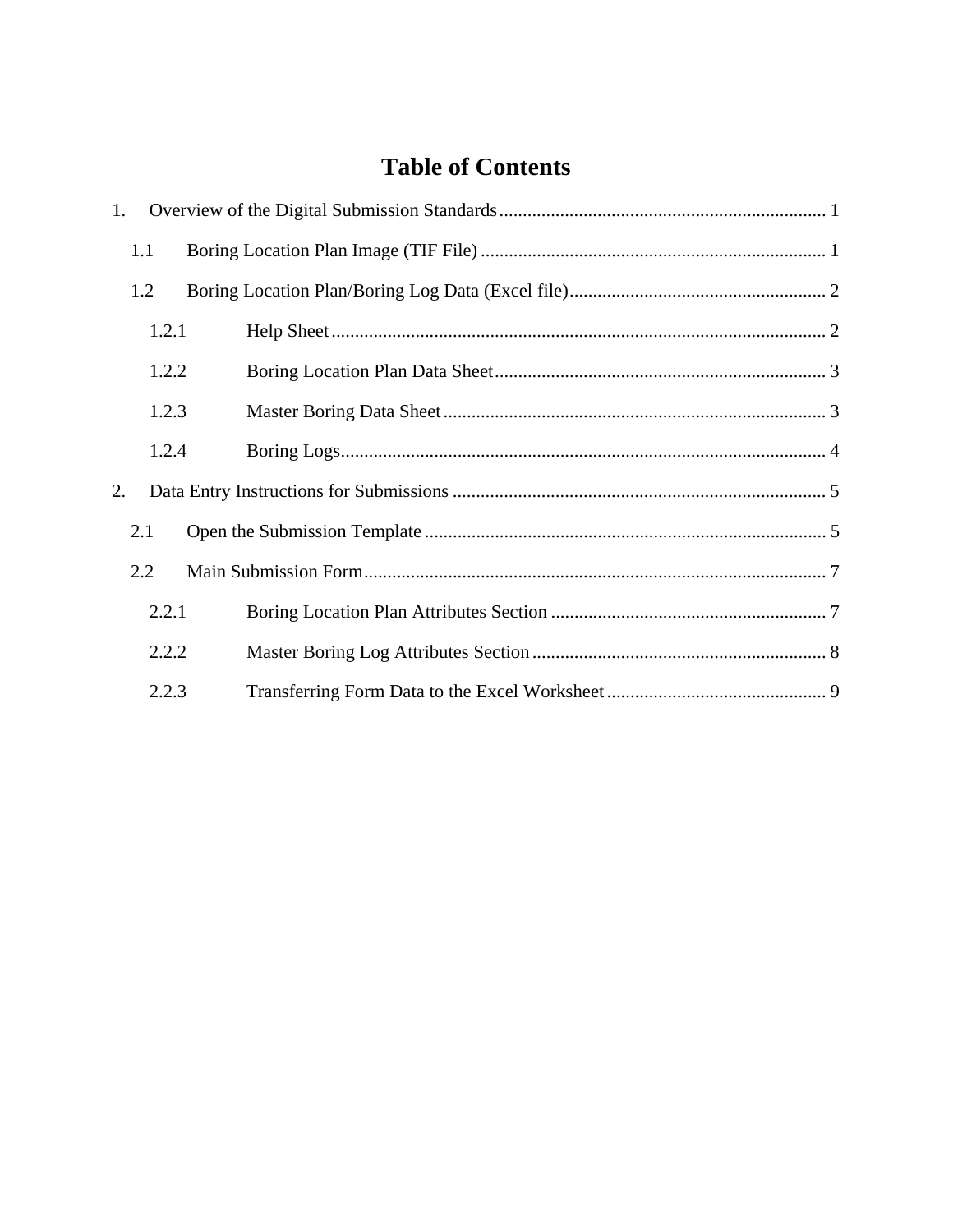# **1. Overview of the Digital Submission Standards**

One of the most significant changes to the business process is the method by which Contractors (and others) submit boring log information. Rather than submitting boring logs in hardcopy format (as currently done), contractors, as well as internal NJDOT staff, are required to submit all boring logs and boring location plans digitally, based on the digital submission standards. The digital submission standards require that boring log data be submitted to NJDOT as a series of two (2) digital files. These files are as follows:

- 1. A TIF file containing a raster image of the *boring location plan*.
- 2. An Excel file (.xls) containing the attributes of the submitted boring location plan, a master list of the boring logs represented on the plan, as well as the actual *boring logs* for each boring.

Each file is described in more detail in the sections below. The specific functionality that allows the user to add boring logs to the Geotechnical Data Management System (GDMS) system based on this submission standard is described in the GDMS Desktop User Manual document.

## *1.1 Boring Location Plan Image (TIF File)*

The boring location plan map (showing the location of each boring) is required to be submitted to the NJDOT Geotechnical Unit as a digital image file in TIF format. An example of a boring location plan document is shown in Figure 1-1 below.



**Figure 1-1: Sample Boring Location Plan**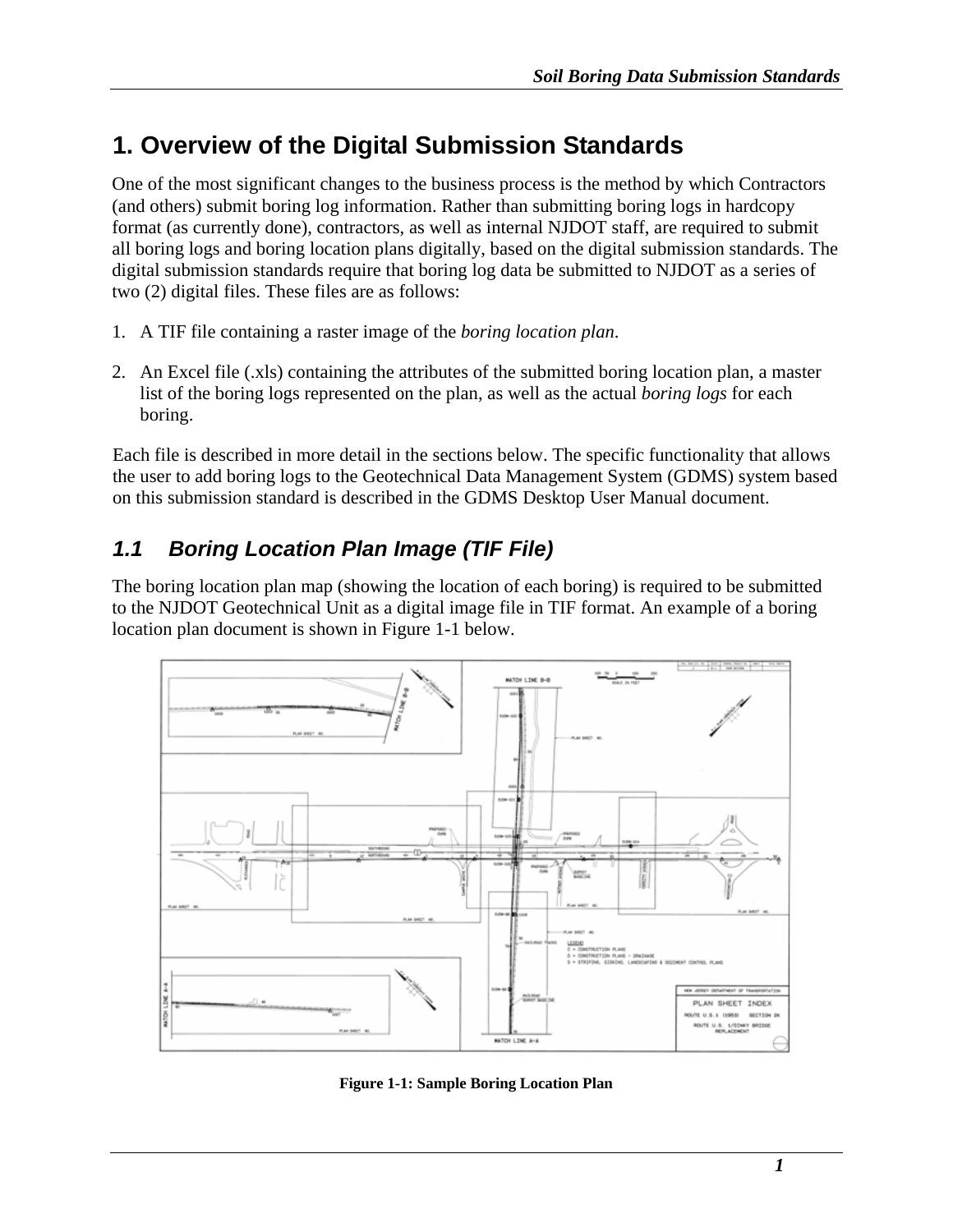The GDMS Desktop application allows the user to georeference the image, digitize a polygon delineating the geographic extent of the plan, and convert the TIF image to a PDF file (See Adding New Submission chapter in GDMS Desktop User Manual).

### *1.2 Boring Location Plan/Boring Log Data (Excel file)*

In addition to the boring location plan image, all associated data is submitted in a single, Microsoft Excel spreadsheet file (.xls). The Excel file contains N+3 worksheets, where N represents the number of boring logs being submitted. More specifically, the first three (3) worksheets in the file contain help instructions, attributes of the boring location plan, and a master boring log summary, respectively. Beginning with the fourth worksheet, all remaining worksheets contain a boring log being submitted.

NJDOT Geotechnical Unit should visually inspect each Excel spreadsheet submission to insure that the worksheets are in the proper format prior to processing them with the GDMS Desktop software.

A template of the Excel file can be downloaded from the Soil Borings Website. A more detailed explanation of each worksheet can be found in the subsections below.

#### **1.2.1 Help Sheet**

The first worksheet of the file is purely informational, and is focused on providing the submitting organization with help regarding the digital submission standard. This page contains introductory information, lists of valid values (e.g., routes, counties, municipalities), as well as specific instructions to assist the user in completing and populating each worksheet. Figure 1-2 illustrates a sample of the help sheet.

|                | A                           | B                                                                                                                          | C                | $\Box$ | E | F | G | H |  |
|----------------|-----------------------------|----------------------------------------------------------------------------------------------------------------------------|------------------|--------|---|---|---|---|--|
|                |                             | Welcome to the NJDOT Soil Boring Submission System.                                                                        |                  |        |   |   |   |   |  |
| 2              |                             |                                                                                                                            | <b>HELP PAGE</b> |        |   |   |   |   |  |
| 3              |                             |                                                                                                                            |                  |        |   |   |   |   |  |
| 4              |                             |                                                                                                                            |                  |        |   |   |   |   |  |
| 5              | <b>Submission Overview</b>  |                                                                                                                            |                  |        |   |   |   |   |  |
| 6              |                             | There are two digital files that are required to be submitted to NJDOT. These files are as follows:                        |                  |        |   |   |   |   |  |
| 7              |                             | 1. TIF file containing a raster image of the location plan document                                                        |                  |        |   |   |   |   |  |
| 8              |                             | 2. A completed Excel spreadsheet containing the Location Plan attributes, Master boring log attributes and each boring log |                  |        |   |   |   |   |  |
| $\overline{9}$ |                             |                                                                                                                            |                  |        |   |   |   |   |  |
| 10             |                             | <b>Completing the Submission Template</b>                                                                                  |                  |        |   |   |   |   |  |
| 11             |                             | There are three types of worksheets to be completed within the spreadsheet.                                                |                  |        |   |   |   |   |  |
| 12             |                             | 1. Plan Attributes                                                                                                         |                  |        |   |   |   |   |  |
| 13             |                             | 2. Master Boring Log List                                                                                                  |                  |        |   |   |   |   |  |
| 14             |                             | 3. Individual Boring Log Sheets                                                                                            |                  |        |   |   |   |   |  |
| 15             |                             |                                                                                                                            |                  |        |   |   |   |   |  |
| 16             |                             |                                                                                                                            |                  |        |   |   |   |   |  |
| 17             | List of Valid Route Numbers |                                                                                                                            |                  |        |   |   |   |   |  |
| 18             | 1-95                        |                                                                                                                            |                  |        |   |   |   |   |  |
| 19             | SR 32                       |                                                                                                                            |                  |        |   |   |   |   |  |
| 20             |                             |                                                                                                                            |                  |        |   |   |   |   |  |
| 21             |                             |                                                                                                                            |                  |        |   |   |   |   |  |
| 22             | <b>Submission Form</b>      |                                                                                                                            |                  |        |   |   |   |   |  |
| 23             |                             |                                                                                                                            |                  |        |   |   |   |   |  |

**Figure 1-2: Sample Help Sheet**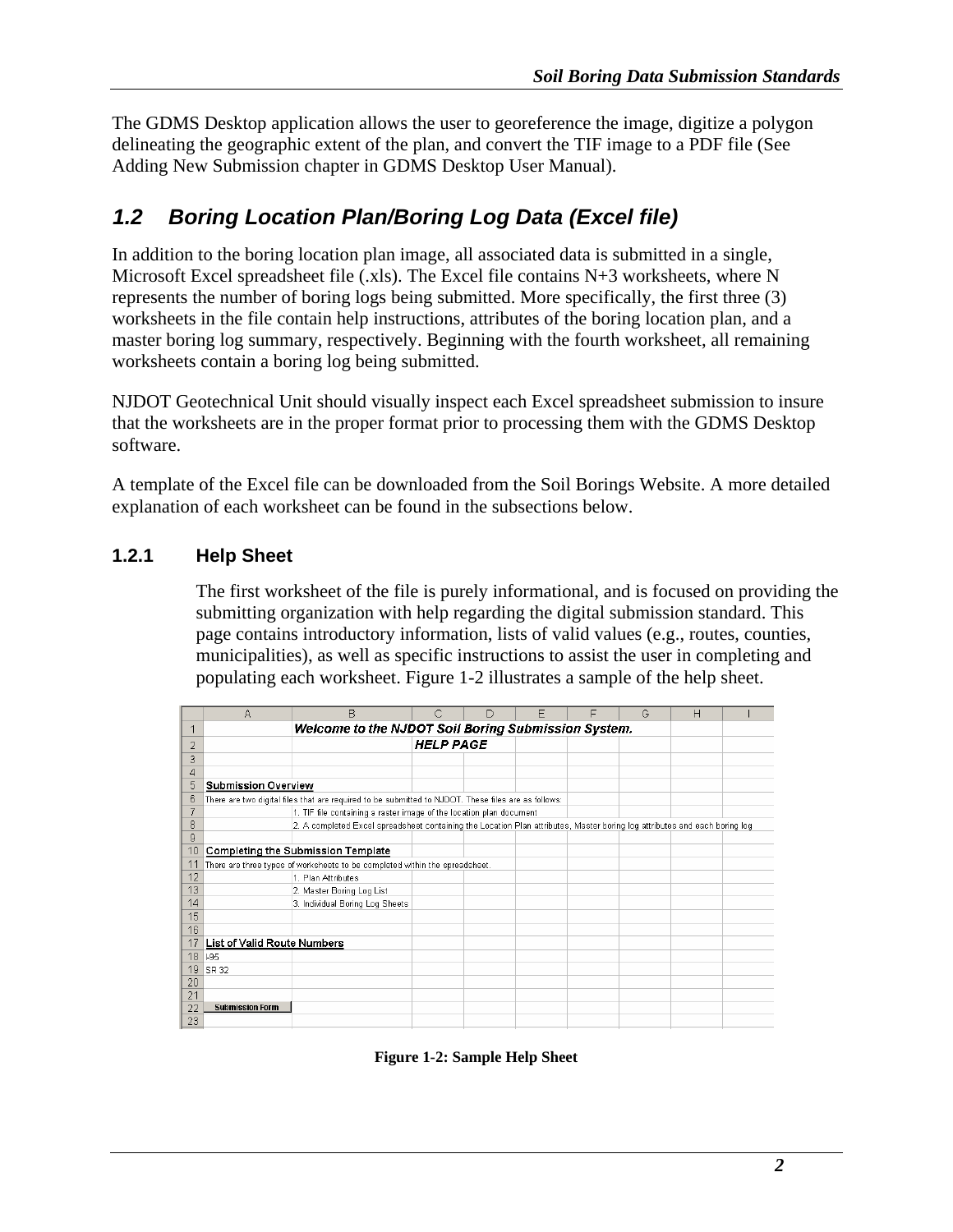#### **1.2.2 Boring Location Plan Data Sheet**

The second worksheet contains the attributes of the submitted boring location plan (TIF image). An example of the boring location plan data sheet is shown in Figure 1-3. This sheet is presented as a basic form that the user can complete to submit the following attributes of submitted boring location plan:

- ♦ **Plan**: Options entered in this field are:
	- New Plan
	- No Plan
	- Plan ID (PID)
- ♦ **Route Number**
- ♦ **Section Number**
- ♦ **Plan Contract Number**
- ♦ **Plan Date**
- ♦ **Source**
- ♦ **UPC Identifier**

It is important to note that the user is required to enter the Boring location plan attributes into the specified cells of the form since the GDMS application reads these values from predefined cell locations.

|                | Α                           |                        |                      |  |
|----------------|-----------------------------|------------------------|----------------------|--|
| 1              | <b>Plan Attributes</b>      | <b>Submission Form</b> |                      |  |
| $\overline{2}$ |                             |                        |                      |  |
| 3              | Plan                        | <b>New Plan</b>        |                      |  |
| 4              | Route                       | (195)                  | Please use brackets  |  |
| 5              | <b>Section</b>              | (25L)                  | Please use brackets: |  |
| 6              | <b>Plan Contract Number</b> | 3456789                |                      |  |
|                | <b>Plan Date</b>            | 3/4/2005               |                      |  |
| 8              | Source                      | 2                      |                      |  |
| 9              | ${UPC}$                     | 13450099               |                      |  |
| 10             |                             |                        |                      |  |
| 11             |                             |                        |                      |  |

| <b>Figure 1-3: Boring Location Plan Data Sheet</b> |  |  |
|----------------------------------------------------|--|--|
|----------------------------------------------------|--|--|

#### **1.2.3 Master Boring Data Sheet**

The third worksheet contains a tabular list of the attributes associated with each boring log being submitted. The attributes for each boring are entered as a row in this table. An example of this worksheet is illustrated in Figure 1-4. It is important to note that this is NOT the boring log data (actual boring logs begin with the fourth worksheet). Rather, the specific boring attributes that are entered into this worksheet include the following:

• **Boring Number**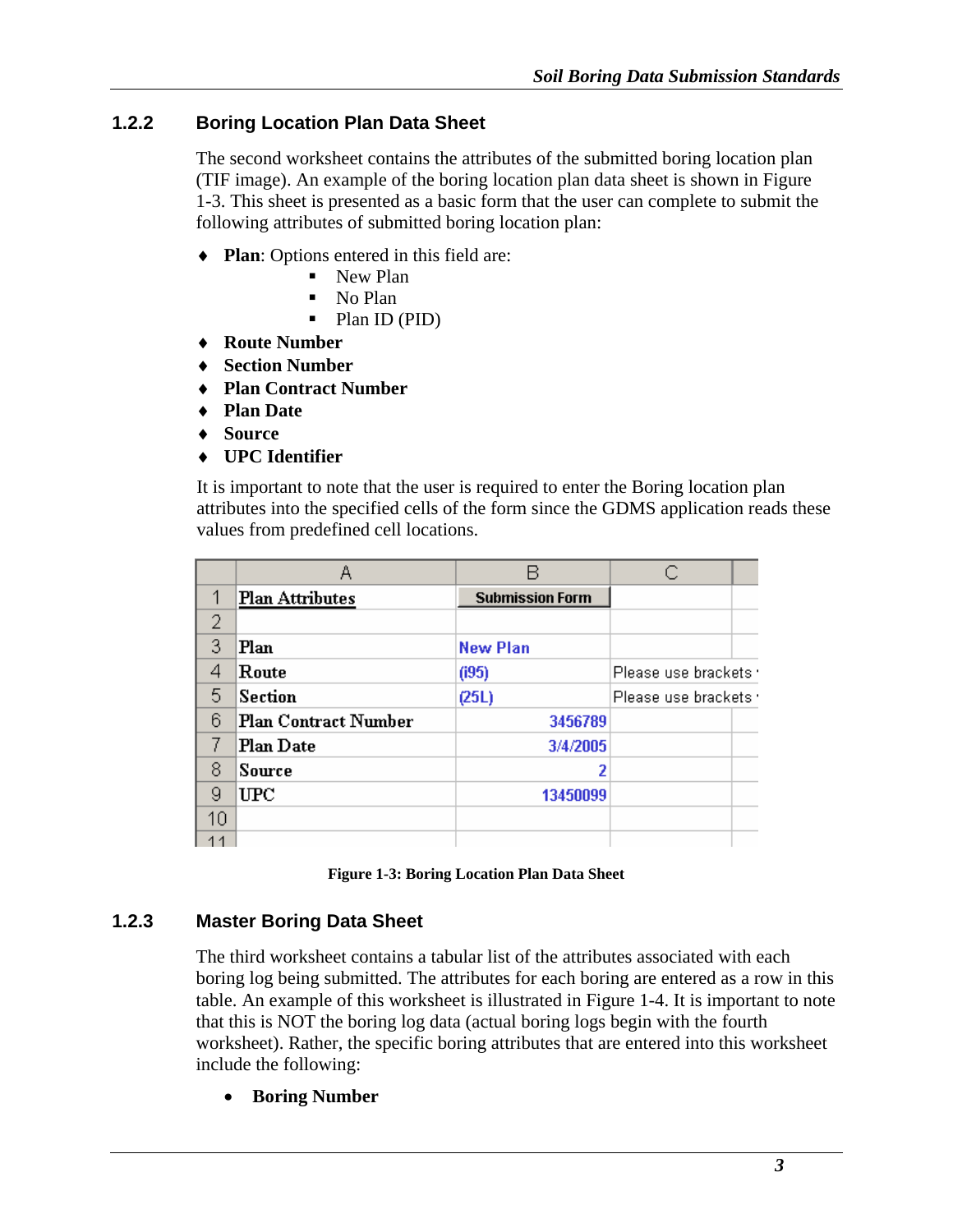- **Boring Contract Number**
- **Local Name**
- **Source Type**
- **Easting (X)** Coordinate (in NJ State Plane Feet)
- **Northing (Y)** Coordinate (in NJ State Plane Feet)

|                  | Α                               | B                                         | C                          | $\Box$                    | E         | F                | G                            |
|------------------|---------------------------------|-------------------------------------------|----------------------------|---------------------------|-----------|------------------|------------------------------|
|                  | <b>Master Boring Attributes</b> |                                           | <b>Submission Form</b>     |                           |           |                  |                              |
| $\overline{2}$   |                                 |                                           |                            |                           |           |                  |                              |
| 3                |                                 |                                           |                            |                           |           |                  |                              |
| 4                |                                 |                                           |                            |                           |           |                  |                              |
| 5                | <b>Boring Number</b>            | <b>Boring Contract Local Name</b>         |                            | Source $Type Easting(X) $ |           |                  | Northing (Y) To Boring Sheet |
| 6                | 587W-1                          | 3-989                                     | Rt 36 Long Branch Drainage | 2                         | 571902.06 | 761941.57 587W-1 |                              |
|                  | 587W-4                          | 10-878                                    | Rt 36 Long Branch Drainage | 2                         | 572259.1  | 761489.31 587W-4 |                              |
| 8                |                                 |                                           |                            |                           |           |                  |                              |
| 9                |                                 |                                           |                            |                           |           |                  |                              |
| 10               |                                 |                                           |                            |                           |           |                  |                              |
| 11               |                                 |                                           |                            |                           |           |                  |                              |
| 12               |                                 |                                           |                            |                           |           |                  |                              |
| 13               |                                 |                                           |                            |                           |           |                  |                              |
| 14               |                                 |                                           |                            |                           |           |                  |                              |
| 15               |                                 |                                           |                            |                           |           |                  |                              |
| 16               |                                 |                                           |                            |                           |           |                  |                              |
| $\frac{17}{114}$ |                                 | H Help / Plan Borings / 587W-1 / 587W-4 / |                            |                           |           | 1                |                              |
|                  |                                 |                                           |                            |                           |           |                  |                              |

#### **Figure 1-4: Master Boring Data Sheet**

For user convenience, the Master Boring Data Sheet has links to individual boring log worksheets (see Figure 1-4). Users can click on hyperlinks next to each boring record to navigate to the appropriate sheet.

#### **1.2.4 Boring Logs**

Beginning with the fourth worksheet, each sheet contains an individual boring log. An example of a boring log worksheet is shown in Figure 1-5. The number of boring log sheets (sheets  $4 - n$ ) should match the number of rows in the master boring data sheet (previous worksheet). It is important to note that, unlike the previous worksheets, the boring log sheets are "freeform" in format. That is, there is no predefined format for the boring log sheets. When processing the Excel file, GDMS Desktop will simply convert the contents of each boring log worksheet to a PDF file, regardless of format. Therefore, the users can submit the actual boring log data within an individual worksheet in any format desired. As a final note, the order of the boring log worksheets MUST match the order of the rows in the master boring data sheet.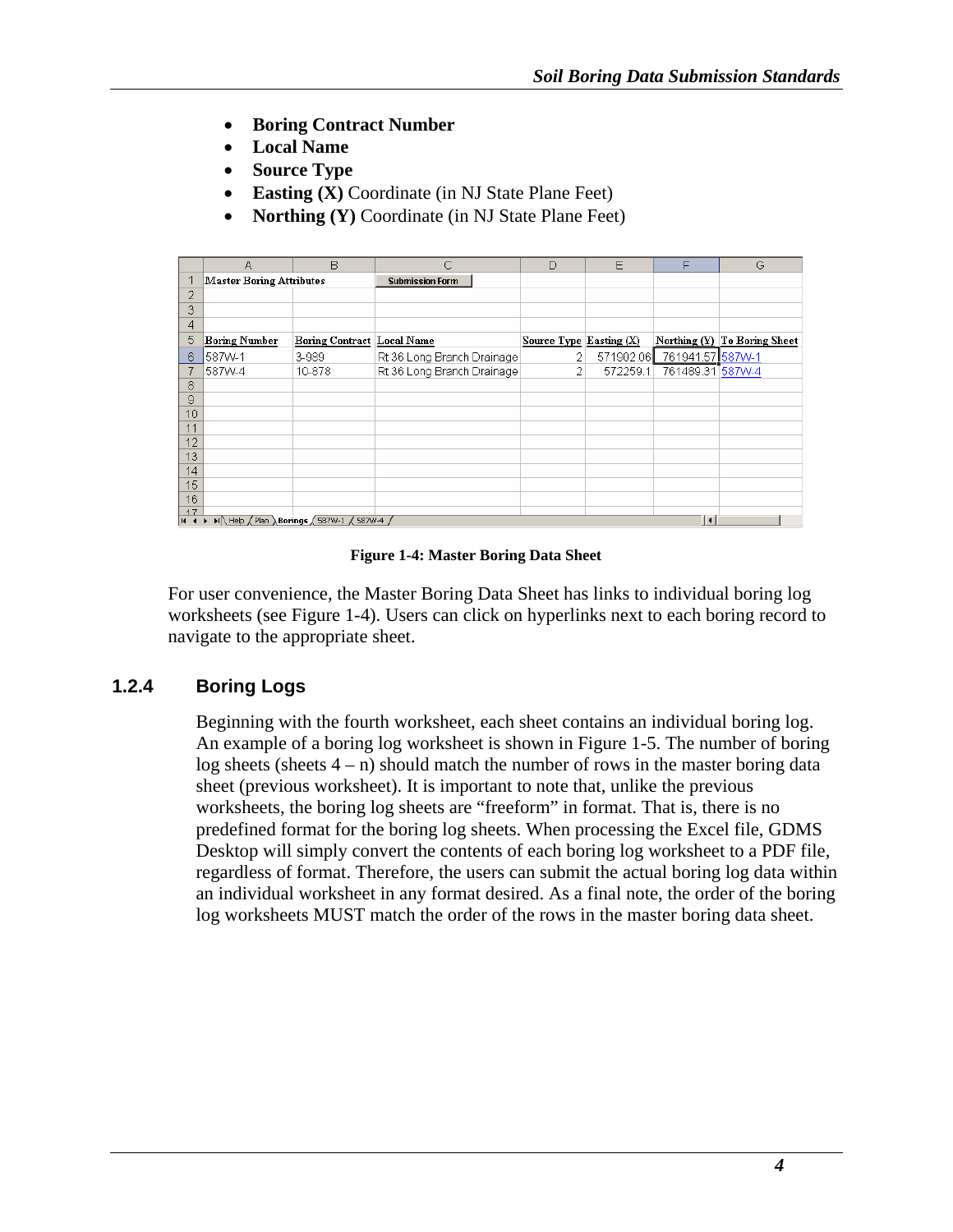|                | G           | H               |            | J                                        | K       |                                                                    | M       | N         |
|----------------|-------------|-----------------|------------|------------------------------------------|---------|--------------------------------------------------------------------|---------|-----------|
| 3              |             |                 |            |                                          |         | FIELD BORING NO.:                                                  | $B-1$   |           |
| $\overline{4}$ |             |                 | REFERENCE: | Proposed Rt 36                           |         | GROUND ELEVATION:                                                  | 5.41 ft |           |
| 5              |             | DATE STARTED:   |            | 2/9/2004                                 |         | Ground Water Elevation                                             |         |           |
| 6              |             | DATE COMPLETED: |            | 2/11/2004                                | $0$ Hr. | Dry $@2.1$ ft, collapsed                                           | Date:   | 2/11/2004 |
|                |             |                 |            |                                          | 48 Hr.  | Same                                                               | Date:   | 2/13/2004 |
| 8              |             |                 |            |                                          |         | P.P. Installed                                                     | Date:   |           |
| 9              | ws on Spoon |                 | REC.       |                                          |         |                                                                    |         |           |
| 10             | $6" - 12"$  | $12" - 18"$     |            |                                          |         | SOIL DESCRIPTION & STRATIGRAPHY                                    |         |           |
| 11             | 9           | 10              | 12.0       | Black of GRAVEL, and of Sand, trace Silt |         |                                                                    |         |           |
| 12             |             |                 |            |                                          |         |                                                                    |         |           |
| 13             |             |                 |            |                                          |         |                                                                    |         |           |
| 14             |             |                 |            |                                          |         |                                                                    |         |           |
| 15             |             |                 |            |                                          |         |                                                                    |         |           |
| 16             | 1           | 1               | 10.0       |                                          |         | Brownish green & black of SAND, some (+) of Gravel, trace (+) Silt |         |           |
| 17             |             |                 |            |                                          |         |                                                                    |         |           |
| 18             |             |                 |            |                                          |         |                                                                    |         |           |
| 19             |             |                 |            |                                          |         |                                                                    |         |           |
| 20             |             |                 |            |                                          |         |                                                                    |         | 10.0      |
| 21             | 3           | $\overline{2}$  | 12.0       | Dark green CLAY & SILT, trace f Sand     |         |                                                                    |         |           |
| 22             |             |                 |            |                                          |         |                                                                    |         | 11.5      |
| 23             | 3           | 2               | 15.0       | Dark green f SAND, and (-) Silt          |         |                                                                    |         |           |
| 24             |             |                 |            |                                          |         |                                                                    |         |           |
| 25             |             |                 |            |                                          |         |                                                                    |         |           |

**Figure 1-5: Sample Boring Log Worksheet** 

### **2. Data Entry Instructions for Submissions**

This chapter provides instruction on how to complete the Excel worksheets for submission to Geotechnical Engineering Unit at the New Jersey Department of Transportation. These instructions should assist contractors as well as internal NJDOT staff in filling out the forms accurately.

Users (contractor or NJDOT staff) can download the Soil Boring Log Submission template (*BoringLogSubmissionTemplate.xls*) from the Soil Borings website or receive it as an attachment by e-mail..

A main submission form is provided with the Excel template for the convenience of the user. Follow these steps to correctly fill out the Submission:

### *2.1 Open the Submission Template*

Double click *BoringLogSubmissionTemplate.xls* file to open the Excel worksheets.

**REA Tip:** You may get a message such as the one in Figure 2-1 when you open the Excel file. This means that macro security is set to high. To correct this problem lower the macro security by following these steps:

- 1. On the **Tools** menu, click **Options**
- 2. On the **Options** dialog select the **Security** tab
- 3. Click on **Macro Security** button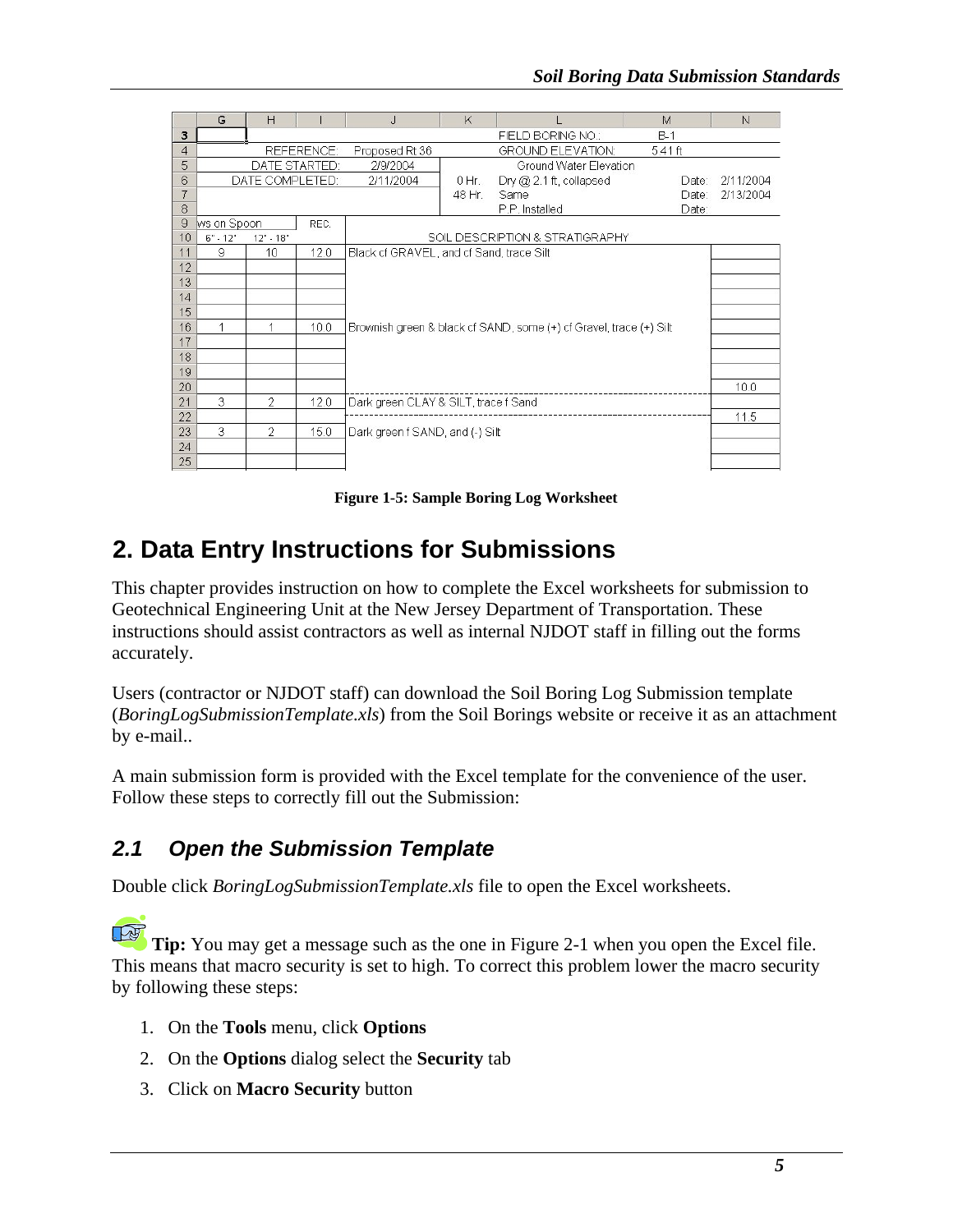- 4. On the **Security** dialog set the **Security Level** to **Medium**
- 5. Press **OK** to close the **Security** dialog
- 6. Press **OK** to close the **Options** dialog.



**Figure 2-1: Macro Security Error** 

After correcting the above Macro Security error, close Excel and open it again double clicking *BoringLogSubmissionTemplate.xls* file.

<u>ng </u>  **Tip:** You might see the message in Figure 2-2 when opening the Excel file. Click **Enable Macros** to continue.



**Figure 2-2: Enable Macros Message**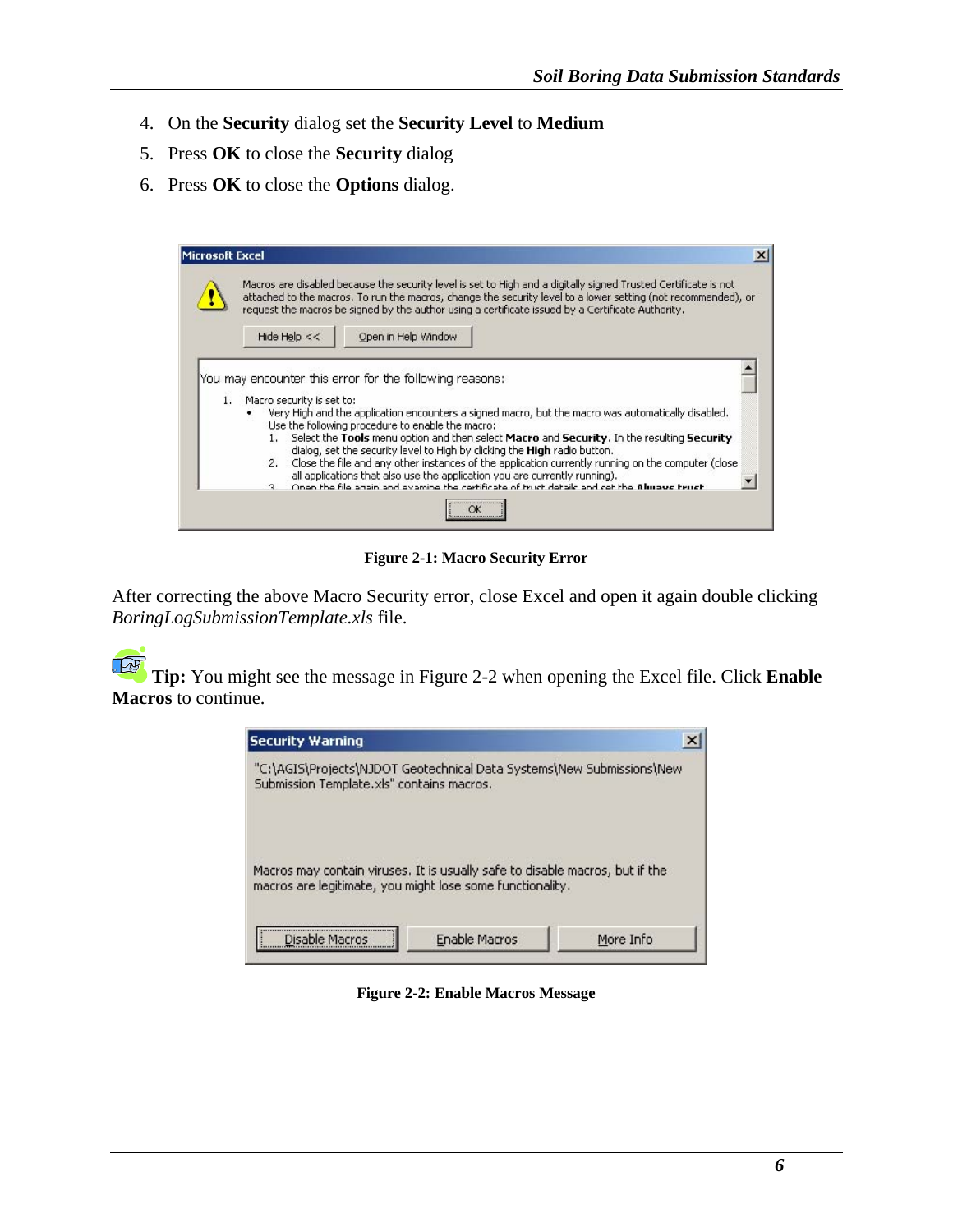### *2.2 Main Submission Form*

When the submission file opens in Excel a custom form opens automatically on the screen. The main submission form is an optional item that can assist user in filling out the boring location plan and boring log attributes (Figure 2-3). If you choose not to use this form press the **Cancel** button and continue using the Excel worksheets.

|                        | New Plan                     | Plan Date              | 3/4/2005      |
|------------------------|------------------------------|------------------------|---------------|
| <b>I95</b><br>Route    |                              | Source                 | in-house      |
| 25L<br>Section         |                              | UPC                    | 13450099      |
| Plan Contract Number   | 3456789                      |                        |               |
|                        | Master Boring Log Attributes |                        |               |
| Boring #<br>Local Name | 587W-4<br>Rt 36 Long Branc   | <b>Add Boring</b>      | Delete Boring |
| Easting (X)            | 572259.1                     | <b>Boring Contract</b> | 10-878        |

**Figure 2-3: Submission Form** 

The Submission Form can also be invoked by pressing the *Submission Form* button **Submission Form** available in every worksheet page.

The Submission Form is populated initially with the current values in the Excel worksheets. It contains two sections, the Boring Location Plan Attributes section and the Master Boring Log Attributes section:

#### **2.2.1 Boring Location Plan Attributes Section**

This section contains the attributes of the boring location plan that are required in the submission. These are the same data entered (or to be entered) in the Boring Location Plan Data Sheet (Figure 1-3).

- **1. Plan**: Enter here the option for the boring location plan identifier. The choices are:
	- o *New Plan*: if this is a submission of the boring location plan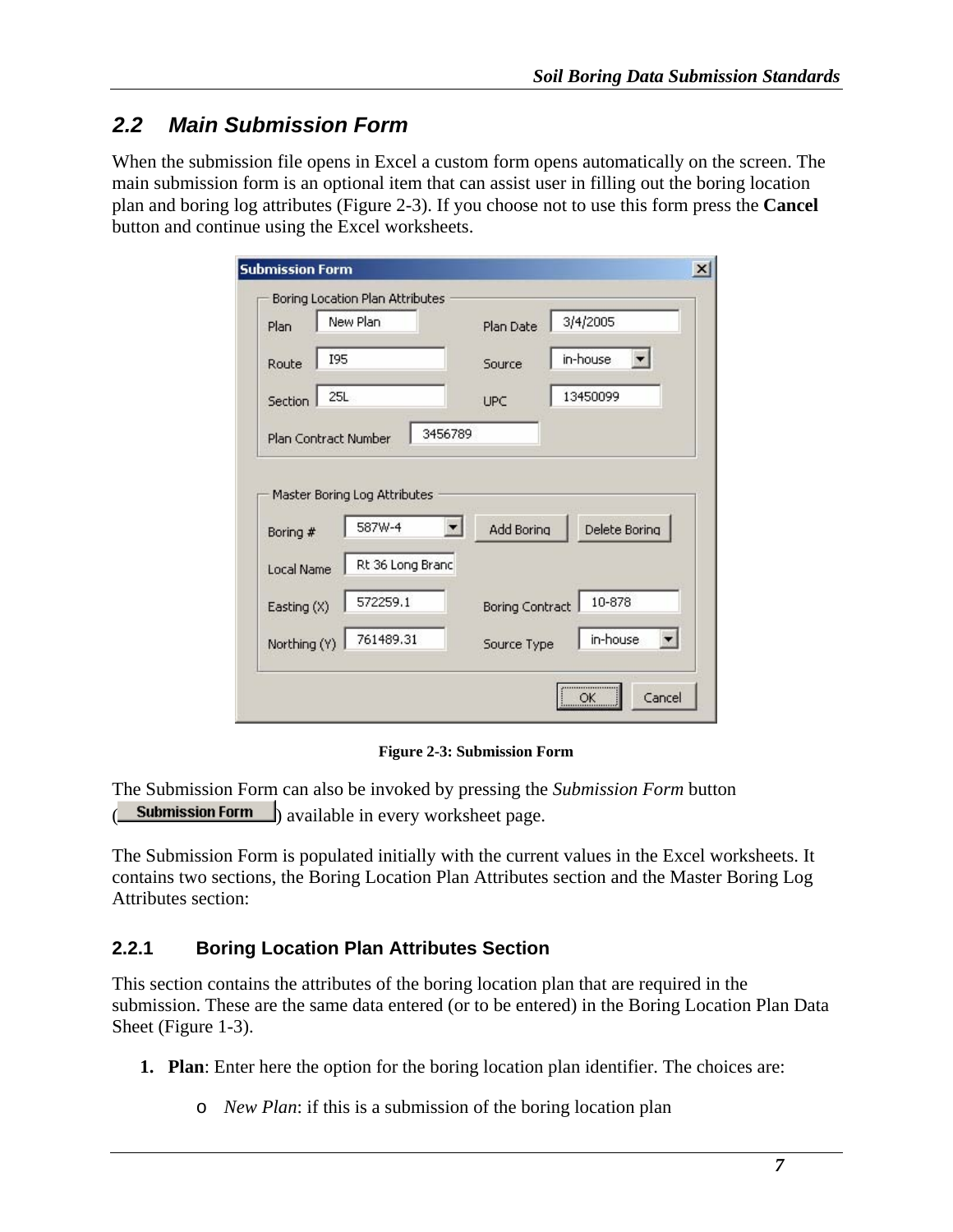- o *No Plan*: if this is a submission of boring log(s) without a boring location plan
- $\circ$  Plan ID (PID): if this is the submission of boring log(s) belonging to an existing boring location plan (enter the actual PID value e.g. P0002048).
- **2. Route**: Enter here the Route information. Route name(s) should be entered enclosed in brackets. Some examples include:
	- o (35L)
	- o (35L)(24E)(67R)
- **3. Section**: Enter here the Section information. Section names should be entered enclosed in brackets (the same as Route above)
- **4. Plan Date**: Enter here the boring location plan date in the format MM/DD/YYYY
- **5. Source**: Enter here the source of the data. A dropdown list allows the user to select contract or in-house choices. These selections correspond to values 1 and 2 in the Boring Location Plan Data Sheet (Figure 1-3)
- **6. UPC**: Enter here the UPC identifier
- **7. Plan Contract Number**: Enter here the contract number.

#### **2.2.2 Master Boring Log Attributes Section**

This section contains the attributes of the boring logs that are required in the submission. These are the same data entered (or to be entered) in the Master Boring Data Sheet (Figure 1-4).

The **Boring #** dropdown list enables the selection of a specific boring log (Figure 2-3). When this selection is made all the attribute fields are updated to reflect the particular boring log.

*To view the attributes of a specific boring log*:

- o Press the **Boring #** dropdown list and select the Boring # (or Boring Label)
- o The master attributes displayed in the other fields belong to the specific boring log.

#### *To delete a boring log:*

- o Press the **Boring #** dropdown list and select the Boring # (or Boring Label)
- o Click on the **Delete Boring** button ( )
- o The boring log and its attributes are removed

#### *To add a boring log:*

o Type in the Boring Number (Boring Label in) in the **Boring #** dropdown list